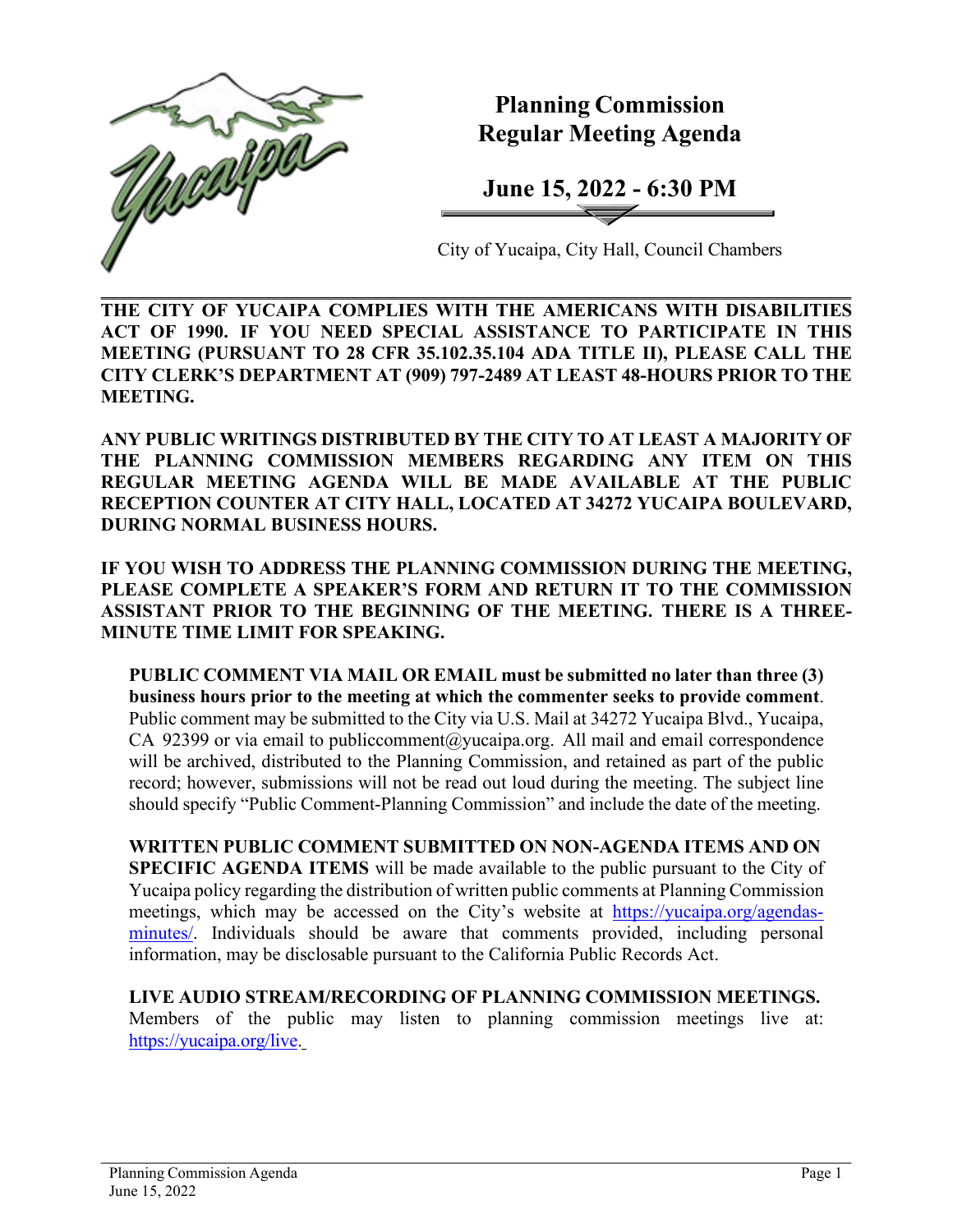# **CALL TO ORDER**

## **PLEDGE OF ALLEGIANCE**

### **ROLL CALL**

### **PUBLIC COMMENT**

### **CONSENT AGENDA**

The Consent Agenda items below are expected to be routine and non-controversial. The Planning Commission will act upon them, at one time, without discussion. Any Councilmember or staff member may request removal of an item from the Consent Agenda for discussion. The title is deemed to be read, and further reading waived on any ordinance listed on the Consent Agenda for second reading and adoption.

#### **1. SUBJECT:** Approve Planning Commission Minutes of June 1, 2022

#### **PUBLIC HEARINGS:**

The order of Business for the Public Hearing Shall Be:

- 
- B. Applicant/Representative Presentation E. Public Hearing Closed
- A. Staff Presentation D. Applicant Rebuttal (if necessary)
	-
- 
- C. Public Comments F. Commission Discussion
- **2. SUBJECT: Transwestern Development Co.** (Case No 21-138/CUP/ARC): A Conditional Use Permit and Architectural Review for an approximately 363,000 sf tilt-up concrete warehouse and office Project, located on 19.32 acres at the corner of 7th Place and County Line Lane within the Regional Commercial land use district of the Freeway Corridor Specific Plan, including 33842 County Line Rd, 33808 County Line Ln; Assessor Parcel Numbers (APNs): 0318-213-03, 05,06,08,10,11.

**RECOMMENDATION:** That the Planning Commission conduct a public hearing; and:

- A) Approve the Conditional Use Permit, subject to the Conditions of Approval as contained in the Agenda Report, and if acceptable, approve the Architectural Design and preliminary landscaping.
- B) Adopt the Findings for the Conditional Use Permit as contained in the Agenda Report; and
- C) Adopt an Addendum to the Freeway Corridor Specific Plan Environmental Impact Report in accordance with the requirements of the California Environmental Quality Act of 1970 and the CEQA Guidelines, as amended; and,
- D) Direct staff to file a Notice of Determination subsequent to certification of the Addendum to the Freeway Corridor Specific Plan Environmental Impact Report.